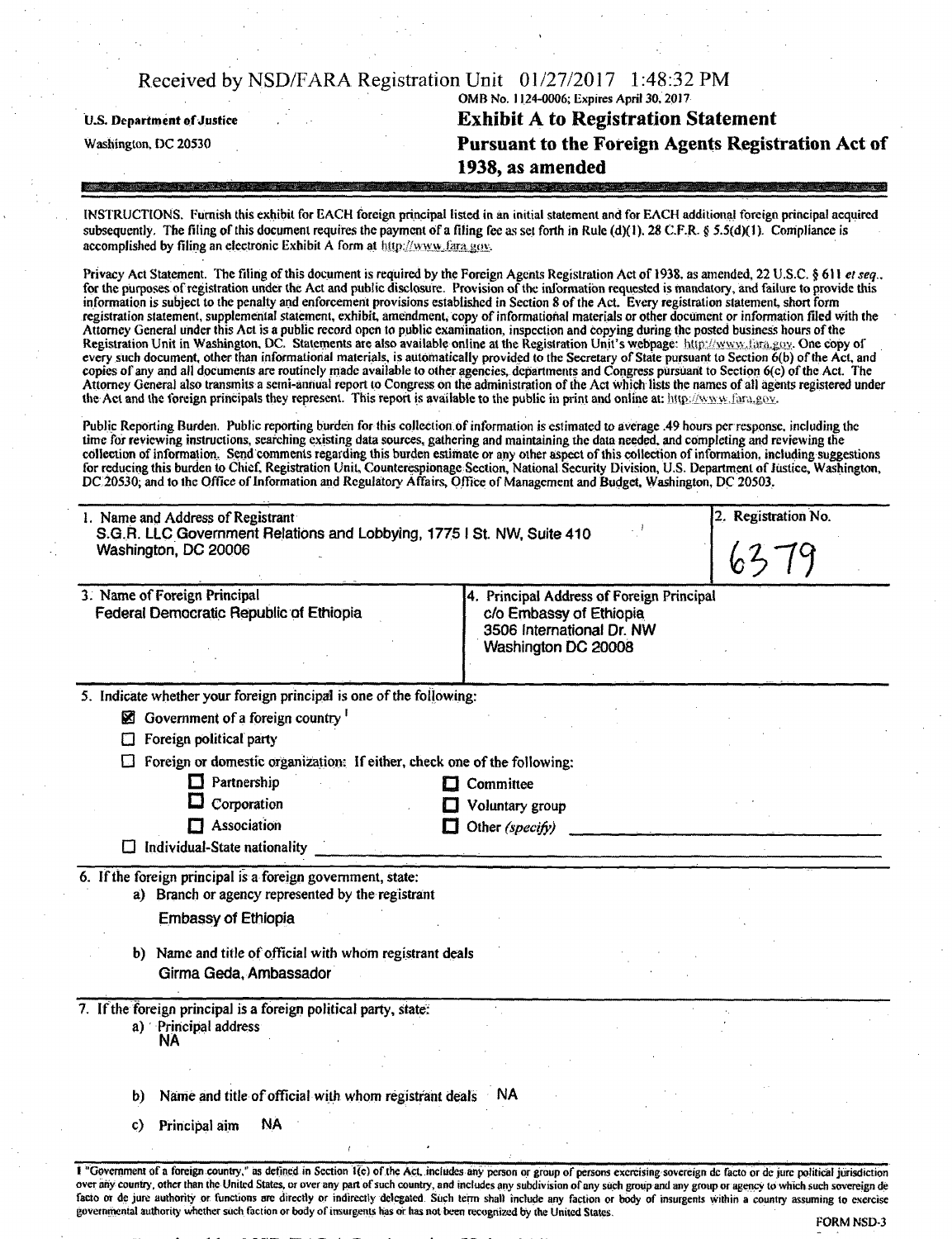# Received by NSD/FARA Registration Unit 01/27/2017 1:48:32 PM

8. If the foreign principal is not a foreign government or a foreign political party:

a) State the nature of the business or activity of this foreign principal. NA

b) Is this foreign principal:

| Supervised by a foreign government, foreign political party, or other foreign principal         | Yes $\Box$ No $\Box$       |
|-------------------------------------------------------------------------------------------------|----------------------------|
| Owned by a foreign government, foreign political party, or other foreign principal              | $Yes \Box No \Box$         |
| Directed by a foreign government, foreign political party, or other foreign principal           | Yes $\Box$ No $\Box$       |
| Controlled by a foreign government, foreign political party, or other foreign principal         | Yes $\Box$ No $\Box$       |
| Financed by a foreign government, foreign political party, or other foreign principal           | Yes $\square$ No $\square$ |
| Subsidized in part by a foreign government, foreign political party, or other foreign principal | $Yes \Box No \Box$         |

9. Explain fully all items answered "Yes" in Item 8(b). (If additional space is needed, a full insert page must be used.) NA

10. If the foreign principal is ah organization ahd is not owned or controlled by a foreign government, foreign political party or other foreign principal, state who owns and controls it. **NA** 

### EXECUTION

In accordance with 28 U.S.C. § 1746, the undersigned swears or affirms under penalty of perjury that he/she has read the information set forth in this Exhibit A to the registration statement and that he/she is familiar with the contents thereof arid that such contents are in their entirety true and accurate to the best of his/her knowledge and belief.

| Date of Exhibit A Name and Title | Greg Lowman, Partner | Signature |  |
|----------------------------------|----------------------|-----------|--|
| 1/23/17                          |                      | $\infty$  |  |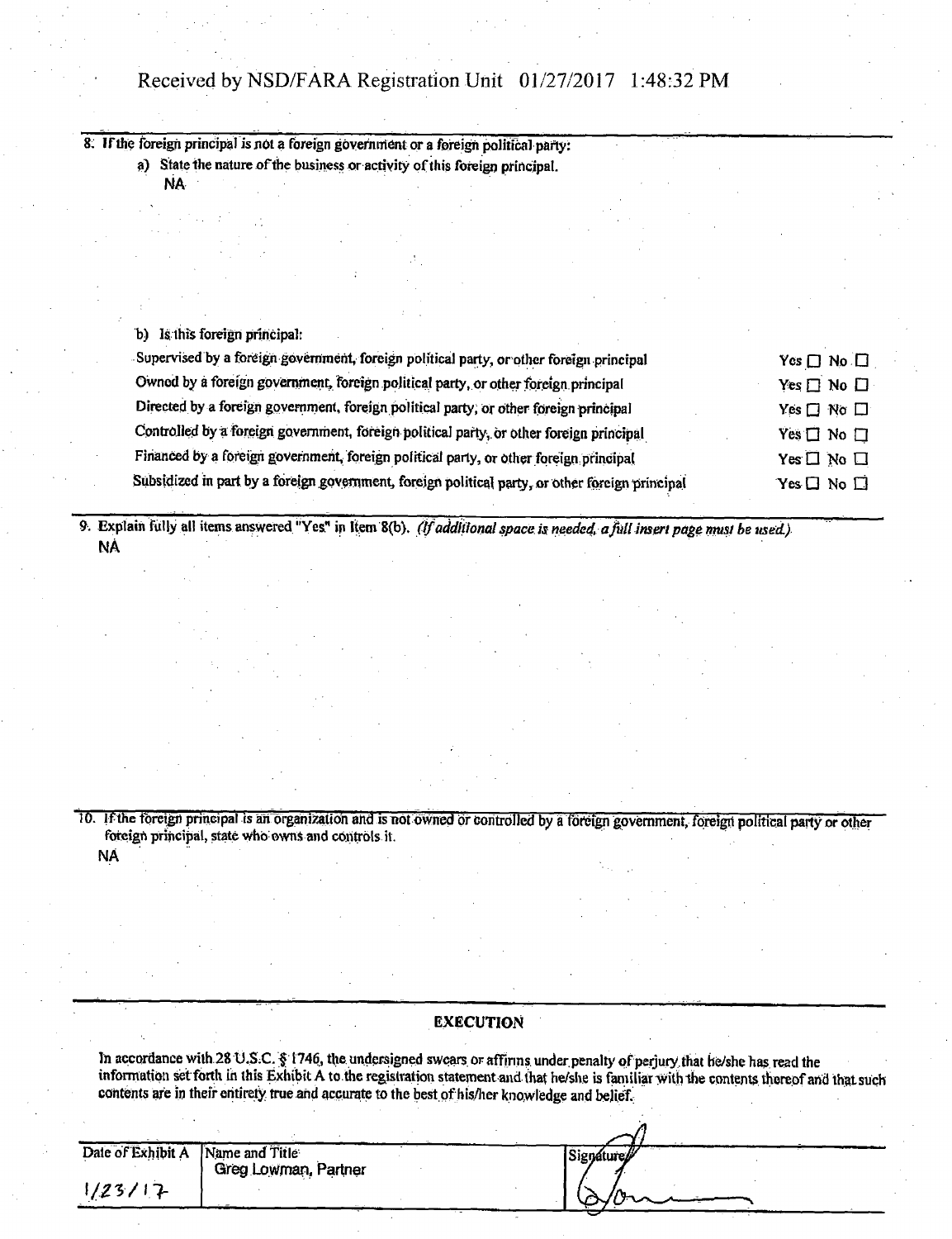|                                   | Received by NSD/FARA Registration Unit 01/27/2017 1:48:28 PM |
|-----------------------------------|--------------------------------------------------------------|
| <b>U.S. Department of Justice</b> | <b>Exhibit B to Registration Statement</b>                   |
| Washington, DC 20530              | Pursuant to the Foreign Agents Registration Act of           |
|                                   | 1938, as amended                                             |
|                                   |                                                              |

INSTRUCTIONS. A registrant must furnish as an Exhibit 13 copies of each written agreement and the terms and conditions of each oral agreement with his foreign principal, including all modifications of such agreements, or, where no contract exists, a full statement of all the circumstances by reason of which the registrant is acting as an agent of a foreign principal. Compliance is accomplished by filing an electronic Exhibit B form at *bttp://www.fara.gov.* 

*Privacy Act Statement. The filing of this document is required for the Foreign Agents Registration Act of 1938, as amended, 22 U.S.C. § 611 et seq:.*  for the purposes of registration under the Act and public disclosure. Provision of the information requested is mandatory, and failure to provide *the information is subject to the penalty and enforcement provisions established in Section 8 of the Act. Every registration statement, short form registration statement, supplemental statement, exhibit, amendment, copy of informational materials or other document or information filed with the Attorney General under this Act is a public record open to public examination, inspection and copying during the posted business hours ofthe*  Registration Unit in Washington, DC. Statements are also available online at the Registration Unit's webpage: http://www.fura.gov. One copy of *every such document, other than informational materials, is automatically provided to the Secretary of State pursuant to Section 6(b) ofthe Act, and copies of any and all documents are routinely made available to other agencies, departments and Congress pursuant to Section 6(c) of the Act. The*  Attorney General also transmits a semi-annual report to Congress on the administration of the Act which lists the names of all agents registered under the Act and the foreign principals they represent. This report is available to the public in print and online at; http://www.fara.gov.

Public Reporting Burden, Public reporting burden for this collection of information is estimated to average .33 hours per response, including the time for reviewing instructions, searching existing data sources, gathering and maintaining the data needed, and completing and reviewing the collection of information. Send comments regarding this burden estimate or any other aspect of this collection of information, including suggestions for reducing this burden to Chief, Registration Unit, Counterespionage Section, National Security Division, U.S. Department of Justice, Washington, DC 20530; and to the Office of Information and Regulatory Affairs, Office of Management and Budget, Washington, DC 20503.

| 1. Name of Registrant                        | 2. Registration No. |  |
|----------------------------------------------|---------------------|--|
| S.G.R. LLC Government Relations and Lobbying | 6379                |  |

3. Name of Foreign Principal Federal Democratic Republic of Ethiopia

Check Appropriate Box:

- 4.  $\boxtimes$  The agreement between the registrant and the above-named foreign principal is a formal written contract. If this box is checked, attach a copy of the contract to this exhibit;
- $5.$   $\Box$  There is no formal written contract between the registrant and the foreign principal. The agreement with the above-named foreign principal has resulted from an exchange of correspondence, if this box is checked, attach a copy of ail pertinent correspondence, including a copy of any initial proposal which has been adopted by reference in such correspondence.
- 6.  $\Box$  The agreement or understanding between the registrant and the foreign principal is the result of neither a formal written contract nor an exchange of correspondence between the parties. If this box is checked, give a complete description below of the terms and conditions of the oral agreement or understanding, its duration, the fees and expenses, if any, to be received.
- 7. Describe fully the nature and method of performance of the above indicated agreement or understanding.

SGR will work with the client to develop and executive a public affairs plan to enhance the dialogue and relationships with policymakers, media, opinion leaders and business leaders. The campaign will promote a better understanding of Ethiopia's political, social and economic environment, assist in day-to-day press inquiries, shore up support for politicians and government officials as they address Ethiopian issues, collaborate with the principal's diplomatic teams in the US to tell the nation's story and enhance the relationships with US diplomats, and broaden government outreach to legislators acknowledging the importance of the nations' bilateral relationship. SGR will also work to strengthen US-Ethiopian business outreach and grow foreign direct investment in Ethiopia.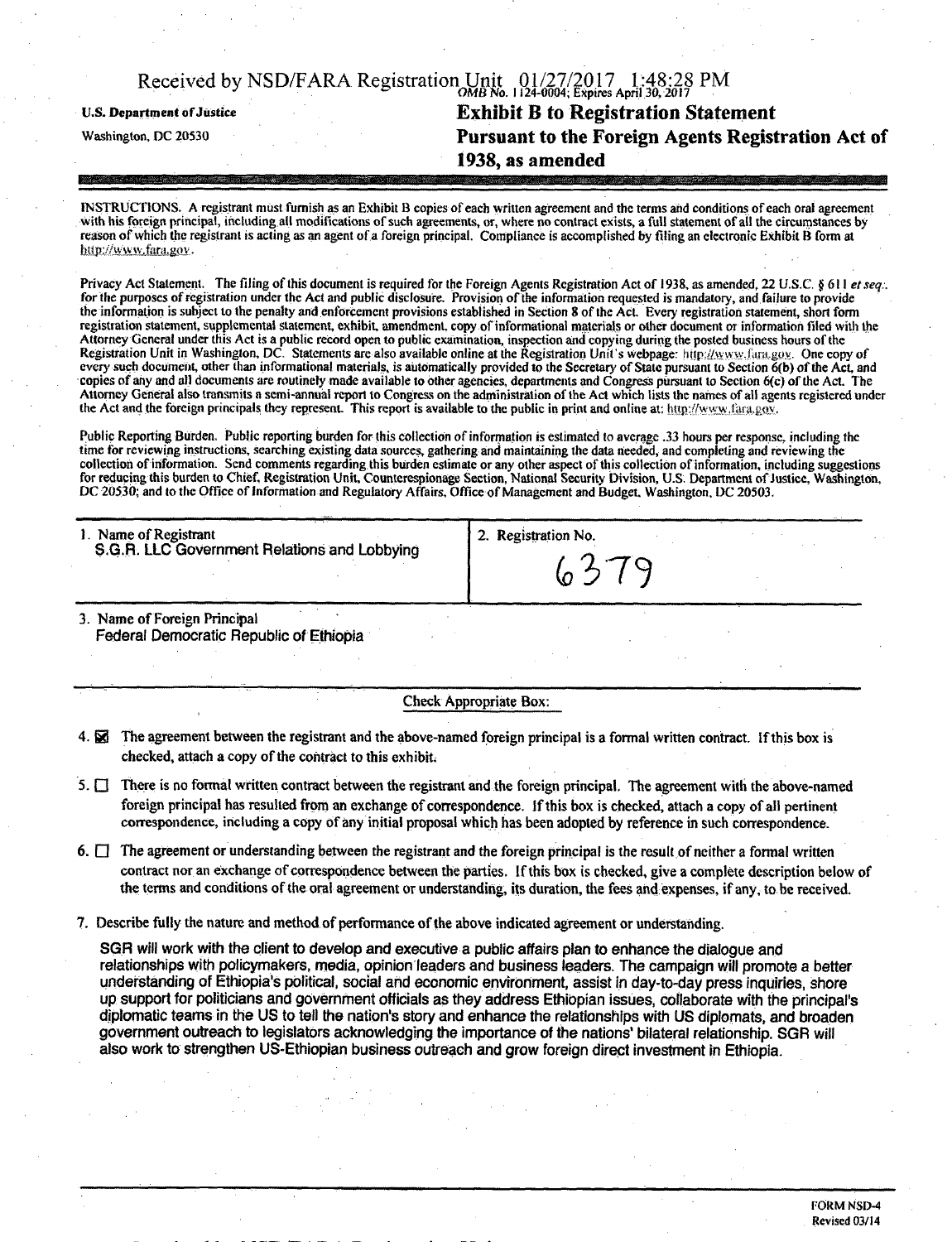### Received by NSD/FARA Registration Unit 01 /27/2017 1:48:28 PM

8. Describe fully the activities the registrant engages in or proposes to engage in on behalf of the above foreign principal.

Activities may include meetings with members of Congress, their staffs, and executive branch officials to broaden government outreach and acknowledge the importance of the nations' bilateral relationship, including intelligence gathering, broadening state-level interaction and implementing fact-based content creation. Will conduct research on issues of concern to the principal and provide counsel to the principal on developments in Congress, the executive branch and with members of the press.

9. Will the activities on behalf of the above foreign principal include political activities as defined in Section 1(6) of the Act and in the footnote below? Yes  $\boxtimes$  No  $\Box$ the footnote below? Yes  $\boxtimes$ 

If yes, describe all such political activities indicating, among other things, the relations, interests or policies to bo influenced together with the means to be employed to achieve this purpose.

Activities may include meetings with members of Congress, their staffs, and executive branch officials to ensure that US policy makers appreciate the specific value of the US-Ethiopia partnership and its critical importance to the economic and security interests of the US. SGR will also provide other public affairs activities and services as agreed.

#### EXECUTION

In accordance with 28 U.S.C. § 1746, the undersigned swears or affirms under penaity of perjury thai he/she has read the information set forth in this. Exhibit B to the registration statement and that he/she is familiar with the contents thereof and that such contents are in their entirety true and accurate to the best of his/her knowledge and belief.

| Date of Exhibit B | Name and Title       | Signature                                                                                                                                                                                    |
|-------------------|----------------------|----------------------------------------------------------------------------------------------------------------------------------------------------------------------------------------------|
|                   | Greg Lowman, Partner |                                                                                                                                                                                              |
| 1/23/17           |                      |                                                                                                                                                                                              |
|                   |                      |                                                                                                                                                                                              |
|                   |                      | Pootnote: "Political activity," as defined in Section 1(c) of the Act, means any activity which the person engaging in believes will, or that the person intends to, in any way influence    |
|                   |                      | any agency or efficial of the Government of the United States or any section of the public within the United States with reference to formulating, adopting, or changing the                 |
|                   |                      | domestic or foreign policies of the United States or with reference in the political or public interests, policies, or relations of a government of a foreign country or a foreign political |
| nany.             |                      |                                                                                                                                                                                              |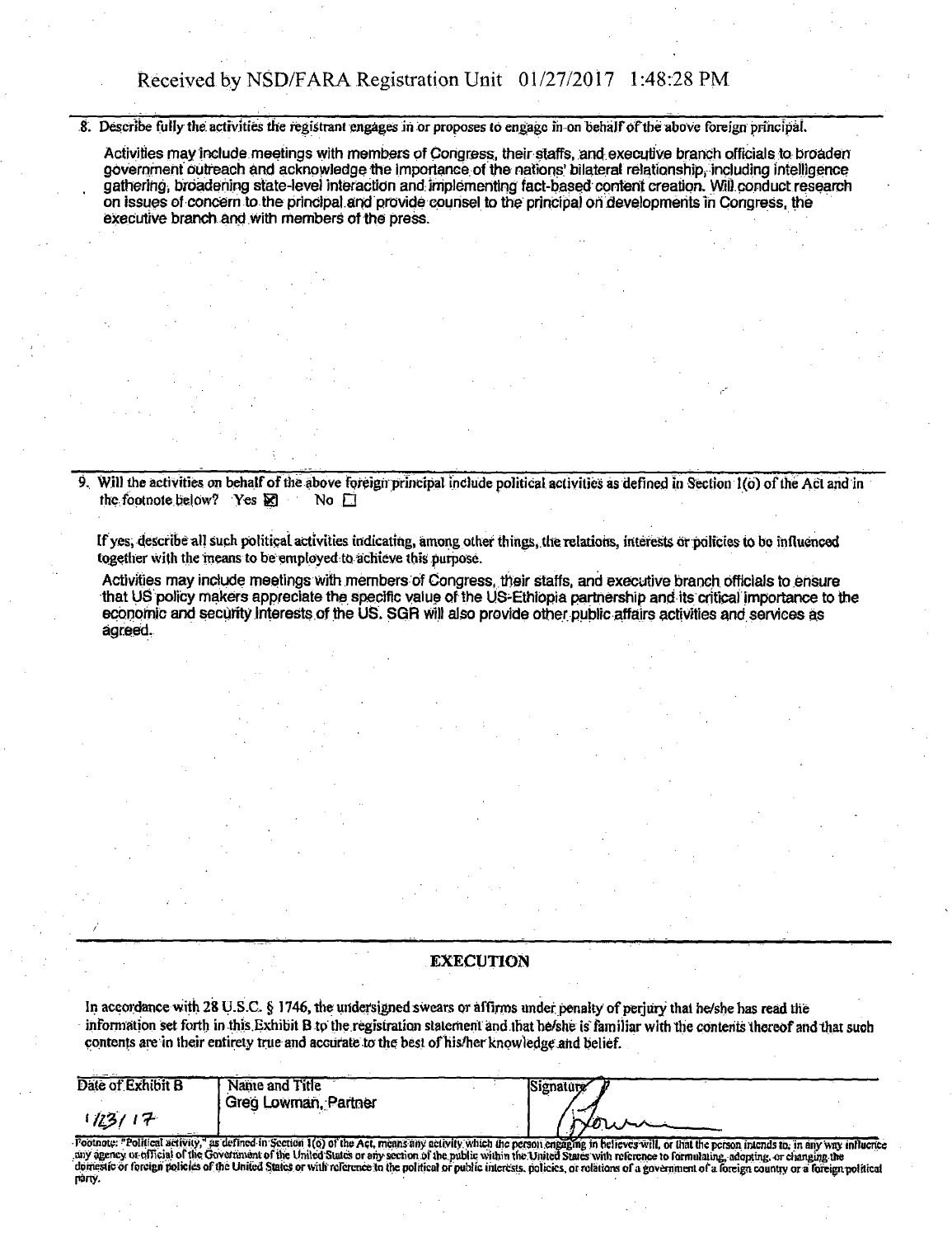### Received by NSD/FARA Registration Unit 01/27/2017 1:48:28 PM

#### **Government Relations**

Lobbvina

#### MEMORANDUM OF UNDERSTANDING

By this Agreement entered into on this  $18<sup>th</sup>$  day of January 2017, between S.G.R. LLC, GOVERNMENT RELATIONS AND LOBBYING (hereinto referred to as "SGR") and The Federal Democratic Republic of Ethiopia, (hereinto referred to as "CLIENT"), the Parties agree as follows:

- 1. Scope of Employment: SGR will work with the CLIENT to develop and execute a public affairs plan to enhance the dialogue and relationships with policymakers, media, opinion leaders, and business leaders. The campaign will promote a better understanding of Ethiopia's political, social, and economic environment. SGR will work to strengthen U.S-Ethiopia business outreach and grow foreign direct investment in Ethiopia.
- Term: This Agreement takes effect January 18, 2017 and continues in force through January 18, 2018, at which time the engagement can be extended upon mutual agreement of the parties.
- Compensation: As compensation for the performance of the services described above, SGR will be paid \$150,000/month.

Payment would be due on a quarterly basis at the beginning of each quarter. Additional campaign expenses, such as paid advertising and travel would be approved by CLIENT in advance and require an upfront deposit.

All payments are to be wired to:

Wells Fargo Bank N.A. 1300 I St. NW Washington DC 20005 Swift Code: Credit to: S.G.R. LLC, GOVERNMENT RELATIONS AND LOBBYING Account #B

- 4. Termination of Services: After July 18, 2017, either party may terminate this agreement with 15-days written notice. If neither party exercises this option as of July 18, 2017, the agreement is immediately renewed for the next six months until January 18,2018.
- 5. Confidentiality: SGR agrees to maintain confidentiality of the provisions of this Agreement and any of the confidential information concerning the business, affairs, directors or employees of the CLIENT that comes into its possession during its performance of the services and not to use any such information for any purpose other than that for which it was provided, The provisions of the Article shall survive termination of this agreement. SGR will only release such information when required by federal, state, or local law or a valid court or regulatory agency order.

1775 Eye Street, NW Suite 410 Washington, DC 20006 + +1 (202) 602-0120 \* sgriobbying.com